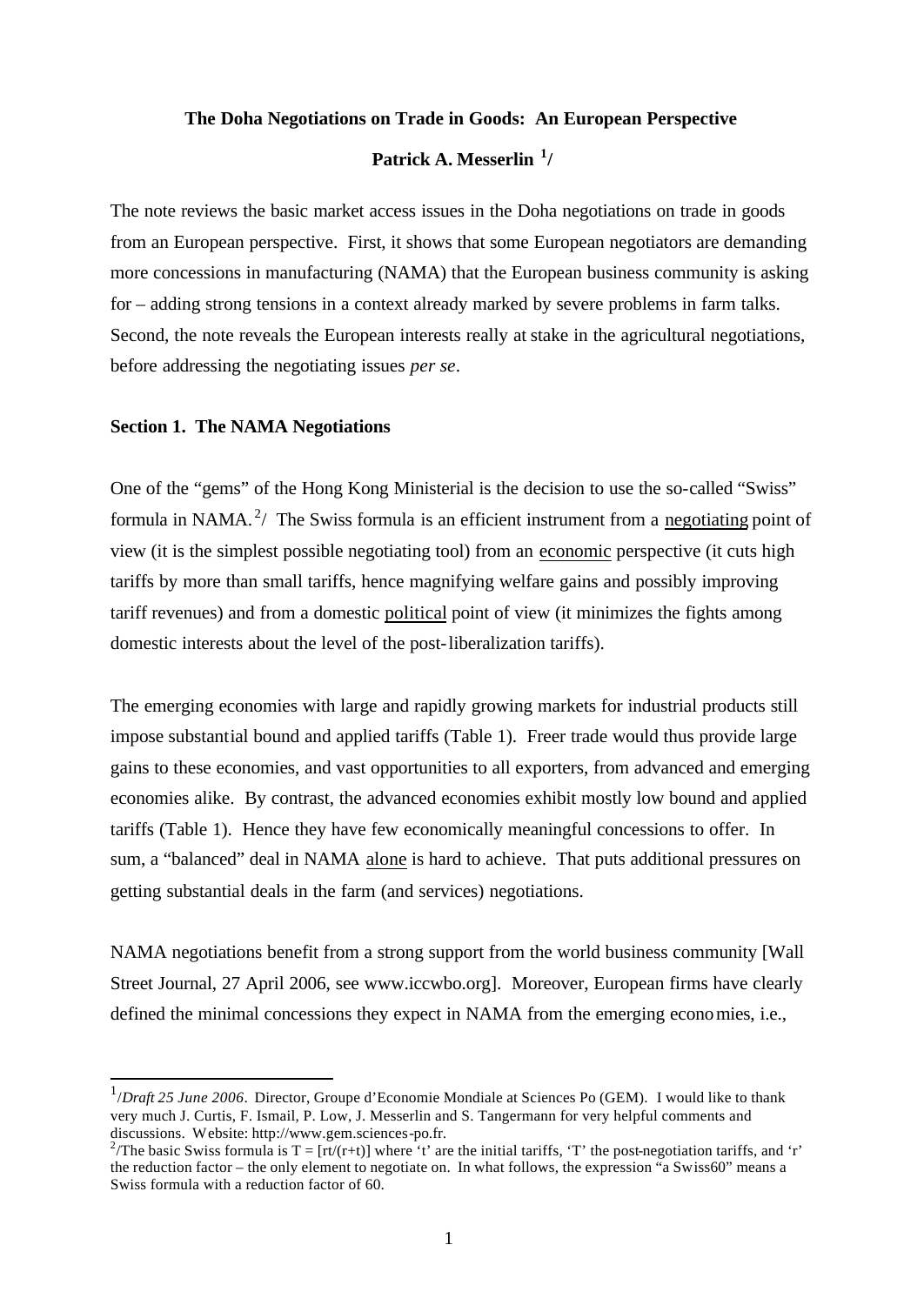"*no single [industrial] tariff above 15 percent at the end of the implementation period of the Doha Round (except for LDCs)*" [UNICE 2006, www.unice.org].

A Swiss formula with a reduction factor of 20 (hereafter a "Swiss20") would meet this request (Table 1).<sup>3</sup>/ A Swiss20 is not an easy target for the emerging economies if only because it imposes an average reduction of the bound tariffs of the emerging economies (54 percent) higher than the reduction (50 percent) associated to the Swiss10 often envisaged for the advanced countries' liberalisation. This gap is seen by the emerging economies as a breach of the WTO principle of "less than full reciprocity in reduction commitments" for the developing coutries (even if the magnitude of applied tariff cuts is roughly the same (26 and 28 percent) for the two groups of countries).

There are two options for addressing the emerging economies' concern. First is that the advanced economies would liberalize more by agreeing to a Swiss factor smaller than 10 – an option that has the support of some advanced economies (Canada). The second option is to accept the asymmetry in the NAMA concessions, and to get deeper concessions in the farm (and services) negotiations from the advanced economies.

This is in this context that the Trade Ministers of France and a few other countries are insisting on a Swiss10 for the advanced economies, and on a Swiss15 for the emerging economies – hence overshooting the European business request since the average maximum tariff in the emerging countries would then be roughly 13 percent (Table 1). And the same Ministers insist on only 92 percent of the tariffs in agriculture not above 100 percent and on a yet undefined cap for the remaining 8 percent. This position is so hawkish, and so at odds with the views of the business, that it raises strong doubts as to whether or not the Ministers are genuinely willing to negotiate.

#### **Section 2. The Farm Negotiations**

The second "gem" of the Hong Kong Ministerial Declaration is its Paragraph 24: "[..] *we instruct our negotiators to ensure that there is a comparably high level of ambition in market access for Agriculture and NAMA.*" This statement should be applied first to the farm tariff issue which has a major difference with its NAMA counterpart. The business community

<sup>&</sup>lt;sup>3</sup>/Calculations based on more detailed tariff schedules provide cuts in the applied tariffs of Brazil and India which are considered as not "significant enough" by some advanced economies.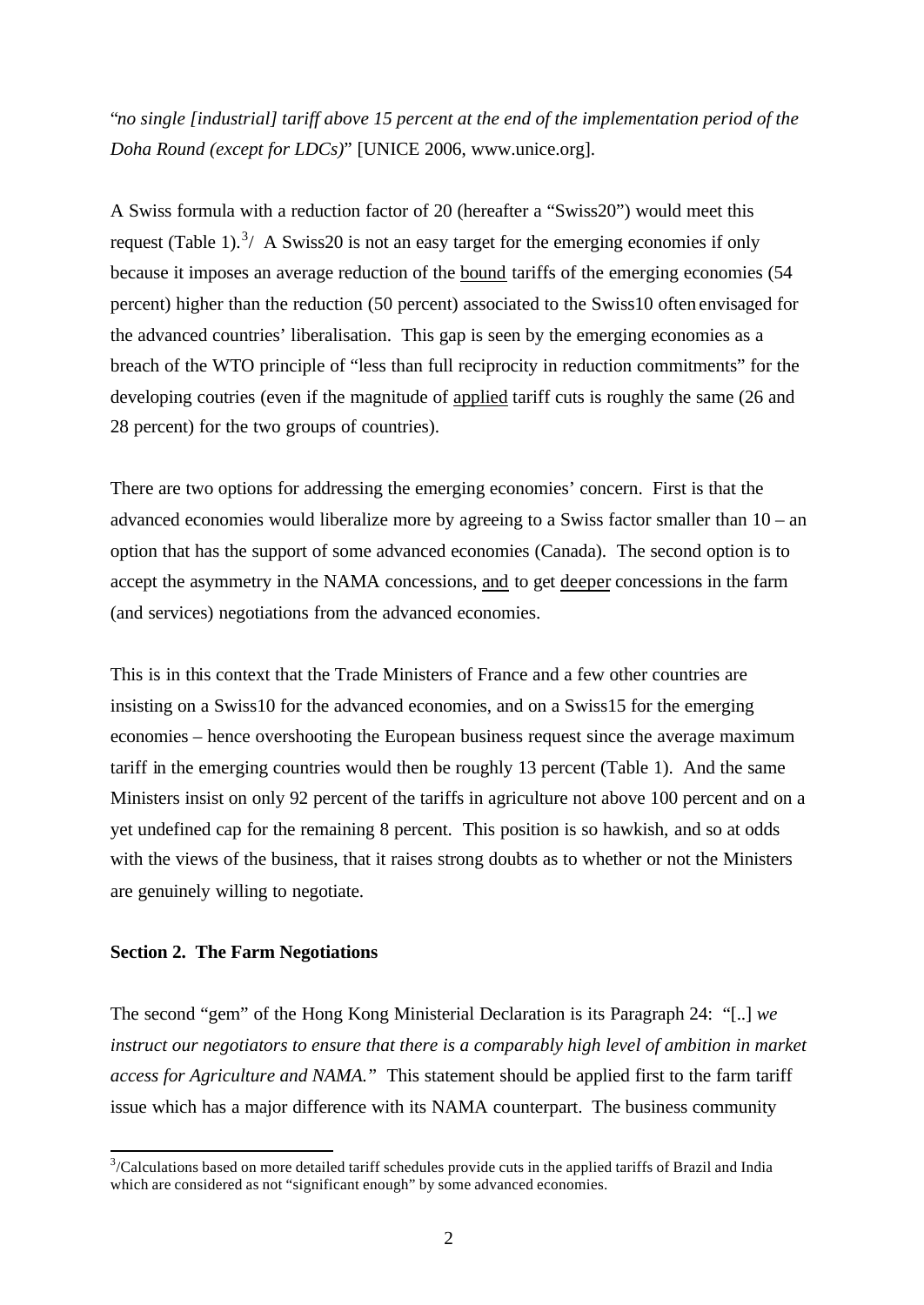(farmers and food producers) of the major agricultural exporting countries have not publicly defined the minimal concessions they expect from the advanced economies. Such a statement would give a sense of the magnitude of the gap, as assessed by businesses, between the tariff concessions requested by *demandeurs* and those offered by *demandees*. And, it would also reveal any excessive request that governments may be tempted to do for tactical reasons.

#### Assessing the tariff-cutting formula tabled by the EC

The Doha formula for cutting farm tariffs is much murkier than in NAMA. Negotiators should strike a deal on 16 figures – three thresholds defining four tariff ranges, four percentage cuts for each range, and a tariff cap for developed countries and the same for developing countries (Table 2). This is a recipe for endless fights, bitterness and ultimatly failure.

Assessing such a complex formula requires a benchmark. Paragraph 24 suggests a Swiss-like approach as the natural benchmark. Doing so provides a key result in the case of the EC tierbased proposal. It protects much more the initially most protected activities that a Swiss-like approach would do. Any Swiss formula with a reduction factor lower than 175 (or 272!) would achieve two results (Figure 1 and Table 3). On the one hand, it would impose deeper tariff cuts on the currently most protected products (for instance, on those with a tariff higher than 50 percent in the case of a Swiss60) than the EC tier-based formula. But on the other hand, it would impose smaller tariff cuts on the currently less protected products (on those with a tariff smaller than 50 percent in the Swiss60 case) than the EC tier-based formula.

As a result, European producers of the goods benefiting from smaller tariff cuts would clearly support a shift to a Swiss-like approach, while those associated to deeper tariff cuts would fight against it. As long as the former constitute a larger and stronger coalition than the latter, a Swiss-like approach is politically superior to the current EC tier-based proposal.

In order to have a sense of the forces in presence, Table 3 provides four informations for a few selected initial tariffs<sup>4</sup>/: (i) the post-Doha tariffs generated by the current EC tier-based formula, (ii) the Swiss factors that would generate the same post-Doha tariffs, (iii) a sense of

l

<sup>4</sup> /The following calculations are based on European tariffs including estimated *ad valorem* equivalents of the specific tariffs. Shares in terms of tariff lines take into account only the HS8 tariff lines having a tariff higher than 5 percent (roughly 70 percent of all the tariff lines). This assumption is used in order not to inflate the results provided (it reflects the fact that there is probably little, if any, European production for tariff lines with very low tariffs).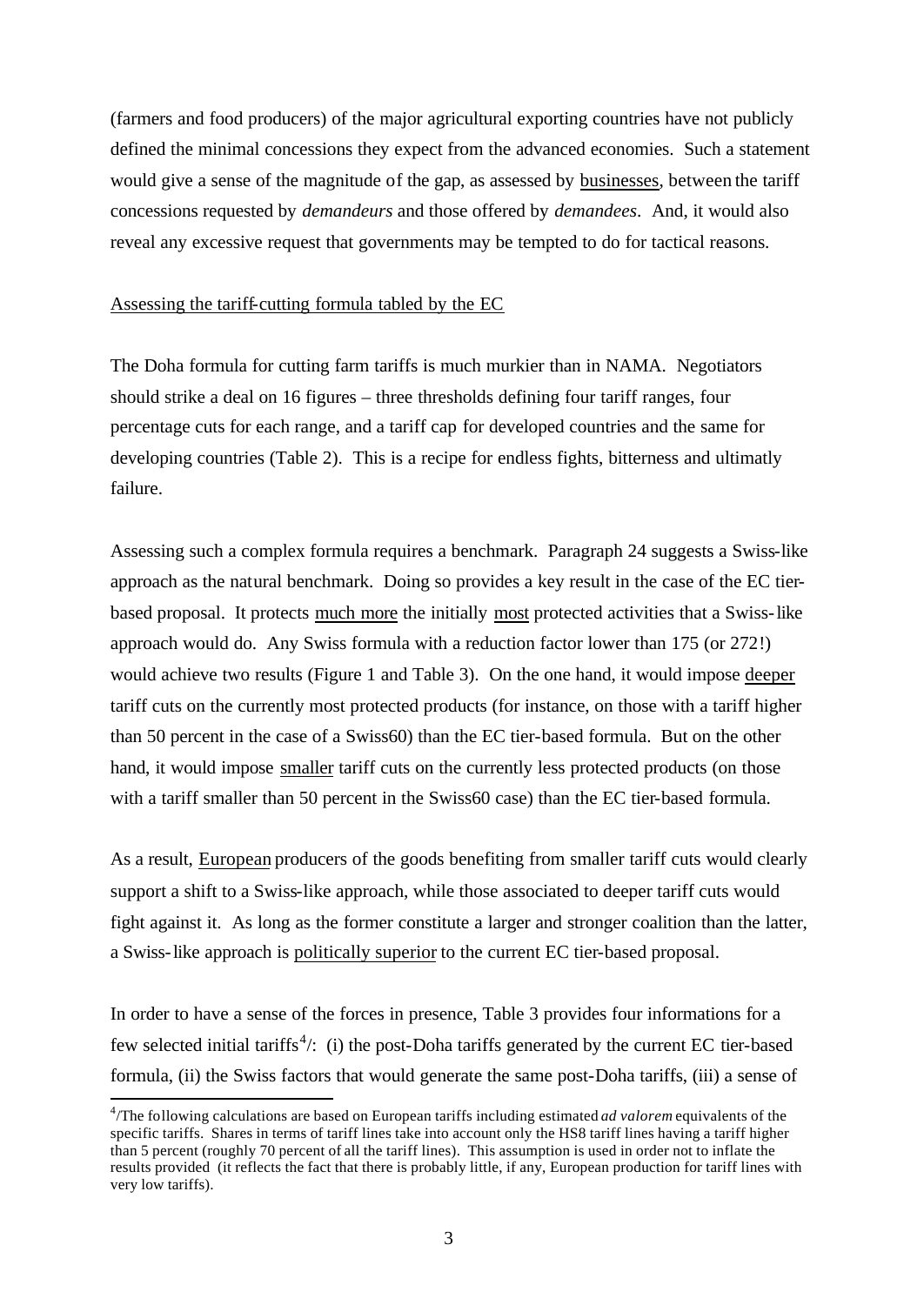the relative size of the potential coalition of the loosers in Europe (by counting the number of tariff lines subjected to larger tariff cuts with a Swiss approach), and (iv) a sense of how hard these loosers would fight back (by calculating the additional tariff cuts generated by a shift to a Swiss-like approach, and by assuming that the larger the additional tariff cut is, the stronger the reaction of the vested interests is). Table 3 suggests that a Swiss60 is a target within easy reach (80-85 percent of the tariffs would be less cut) while Table 4 presents the key elements of the tariff structure for the various Swiss factors selected.

#### Farmers are not the main beneficiaries of the EC proposal

Examining in more detail the current European proposal (on a product by product basis) provides three quite surprizing results. First, the tariff cuts proposed by the EC tend much more often to protect food producers than farmers. Only one-fourth of the 210 products that would remain the most protected after the Doha Round are farm products, and many of them raise questions. For instance, why do products such as cucumbers and gherkins deserve such a favor? As for rice, it is well known that rice-growers get subsidies large enough to enable them to shift to new crops if necessary (six rice-growing farms are among the top 10 beneficiaries of farm subsidies in France)?

Second, the food products that would remain the most protected after the Doha Round are a strange hodgepodge of waste products (dog and cat food, offal, whey, etc.) products with tiny potential in international trade (yoghurts) and goods pertaining to wide families of food products. Liberalizing more these *de facto* industrial goods may require adjustment from the food producers, but it is unlikely to hurt noticeably European farmers (for instance, milk can be reallocated among a vast range of end-products, depending on their relative prices).

Third, the post-Doha tariffs proposed by the EC vary hugely for minimal shifts in product classification within the same family of products. For instance, the tariffs for different varieties of grape juice and those for different varieties of buttermilk vary by a factor of 2 or 3 depending on the variety classification within their family. This leaves the door wide open to misclassifications and corruption. Moreover, because it would freeze for years these widely dispersed tariffs, a WTO agreement on such a basis would generate severe distortions in Europe's agriculture.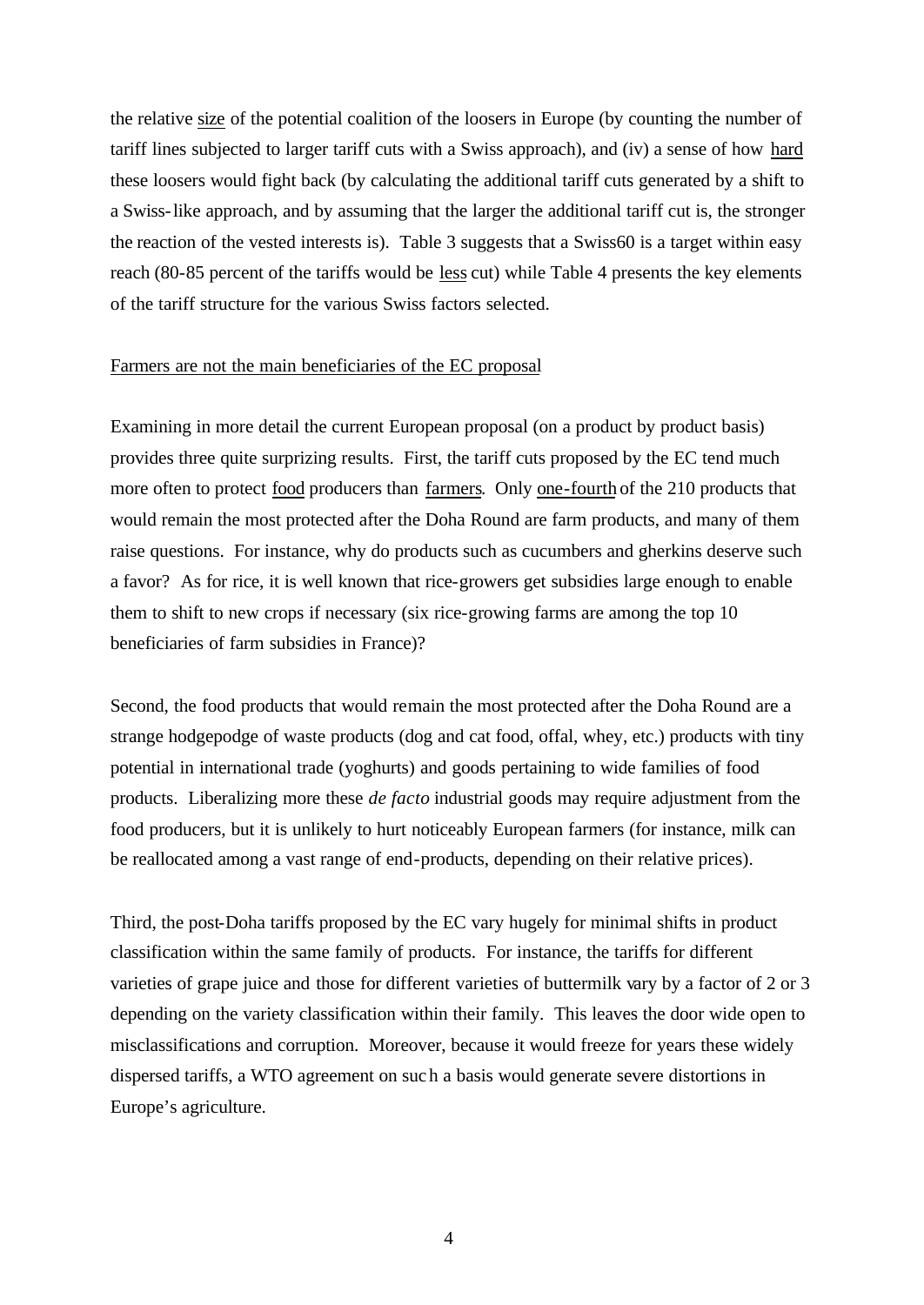These flaws reflect the 1994 Uruguay Round "dirty tariffication" which has allowed a massive use of specific tariffs (i.e., tariffs expressed in euros per physical unit) under the pressure of powerful lobbies. They also mirror the world prices which have been used as a basis for calculating the *ad valorem* equivalents of these specific tariffs. A tier-based formula softens the combined impact of these two factors (much) less than a Swiss-like formula because it compresses (much) less the higher tariffs than the lower ones.

## Back to the negotiating process

Are then the agriculture negotiations doomed to fail? No. Europe can gain economically, diplomatically and politically by "rebalancing" its current offer – that is, by imposing deeper tariff cuts on the currently most protected products, and smaller tariff cuts on the currently less protected products.

Economic gains for Europe would be twofold. Cutting deeper into the highest tariffs would amplify the welfare gains for European consumers – especially the poorest. And, because it reduces the huge distortions created among the relative prices of the farm and food products by very different tariffs, a narrower range of post-Doha tariffs would generate a more farreaching and economically sound reallocation of resources amongst all these products.

Diplomatically, Europe would give a welcome signal for serious negotiations. This would be the case even with a Swiss60 which is very modest in the sense that it would deliver the same average agricultural tariff cut – from 24 percent to 13 percent (Table 4) – than the current European proposal. But, compared to this current proposal, it would reduce from 45 to 37 percent (i.e., an average additional tariff cut of 19 percent) the average post-Doha tariff of the 210 most protected products (almost 15 percent of all the tariff lines with a tariff higher than 5 percent) and it would introduce a tariff cap of roughly 50 percent (Table 4).

Politically, cutting low tariffs (involving mostly farm products) by a lesser amount would receive the support of a vast majority of European farmers. Compared to the current proposal, a Swiss60 would increase from 12.8 to 14.5 percent (i.e., an average 13 percent increase) the average post-Doha tariff of the less protected products (roughly 85 percent of the tariff lines). Meanwhile it would still bring about a substantial opening of the European markets for these products since their current average tariff will be cut by 32 percent.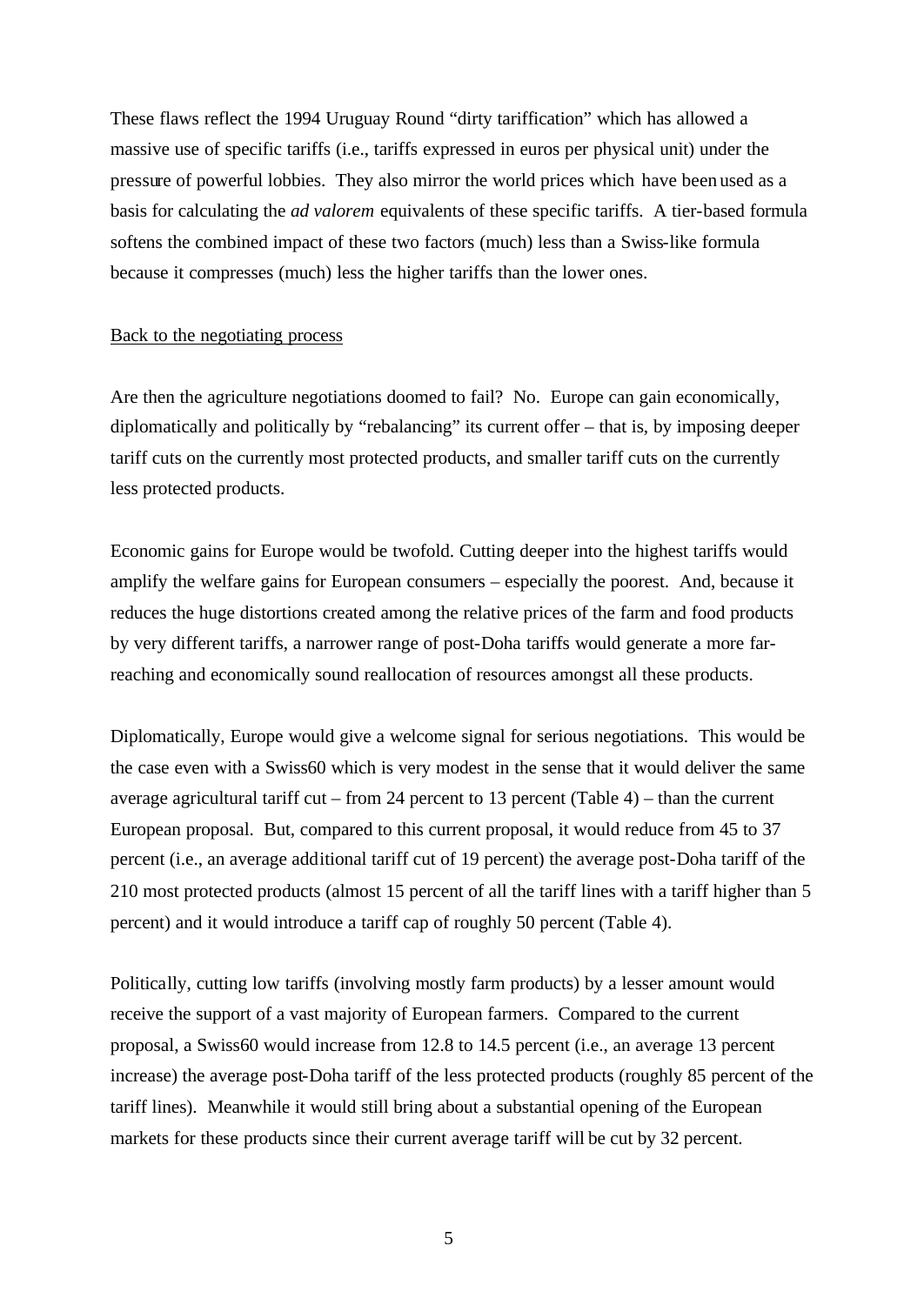That said, with so few weeks left for negotiations, it may be unwise to reopen the debate on the type of formula in the WTO forum. But mimicking a Swiss formula by a tier-based formula is not difficult. For instance, a Swiss60 is approximated by a tier-based formula with the four (incremental) coefficients of 66.7, 33.3, 20.0 and 7.4 percent if one uses the four tiers defined in the current European proposal.<sup>5</sup> And mimicking would allow to make full use of the possibly emerging agreements (for instance, on the tier definition).

#### Balancing tariff cuts and domestic support cuts

The tabled cuts in domestic support look huge in percentage terms, but this largely reflects "water in subsidies" (Table 5) although the U.S. case is uncertain since the new Farm Bill is not yet available. That said, the deeper the farm tariff cuts are, the more convincingly Europe can argue that cuts in domestic subsidies should merely consolidate the foreseen evolution of its subsidy regime in order to facilitate European adjustment to possible trade turbulences.

But, such modest cuts should be paid by much stricter definitions of the current Boxes in order to ensure that domestic subsidies will be used only for softening the impact of possible trade turbulences (protecting endangered farmers' incomes in the importing countries) not for increasing production. The real impact of cuts in domestic support can be easily eroded by box-playing or shifting, as illustrated by the 2003 CAP reform which introduced "decoupled" subsidies without liberalizing the European farm sector (other things being constant, it reduced the European overall level of protection from 57 to 55 percent [OECD. 2004. Analysis of CAP Reform. www.oecd.org]. That said, defining subsidies is a serious problem for the U.S., not for Europe.

## "Flexibilities": Negotiators as "Penelopes"

 $\overline{\phantom{a}}$ 

The lack of political will in major WTO members tends to turn the Doha negotiators into "Penelopes" fighting for substantial tariff cuts, and then agreeing on lavish provisions undercutting these cuts. Doing so will only infuriate both free traders (frustated by illusory

 $5$ /Except the first one, these coefficients are not directly comparable to the tabled reductions because they are incremental. Assuming the EC definition of the tiers,  $\dot{T} = t*0.667$  for the first tier. For the second tier,  $T = 20 +$  $(t-30)*0.334$ . For the third tier, T = 30 + (t-60)\*0.200. For the last tier, T = 36 + (t-90)\*0.074. Note that the coefficient 0.667 (the only one directly comparable to the tabled reductions) is almost within the range of reductions [20-65] mentioned in the paper on the modalities presented by the Chairman of the Committee on Agriculture, Special session, 22 June 2006.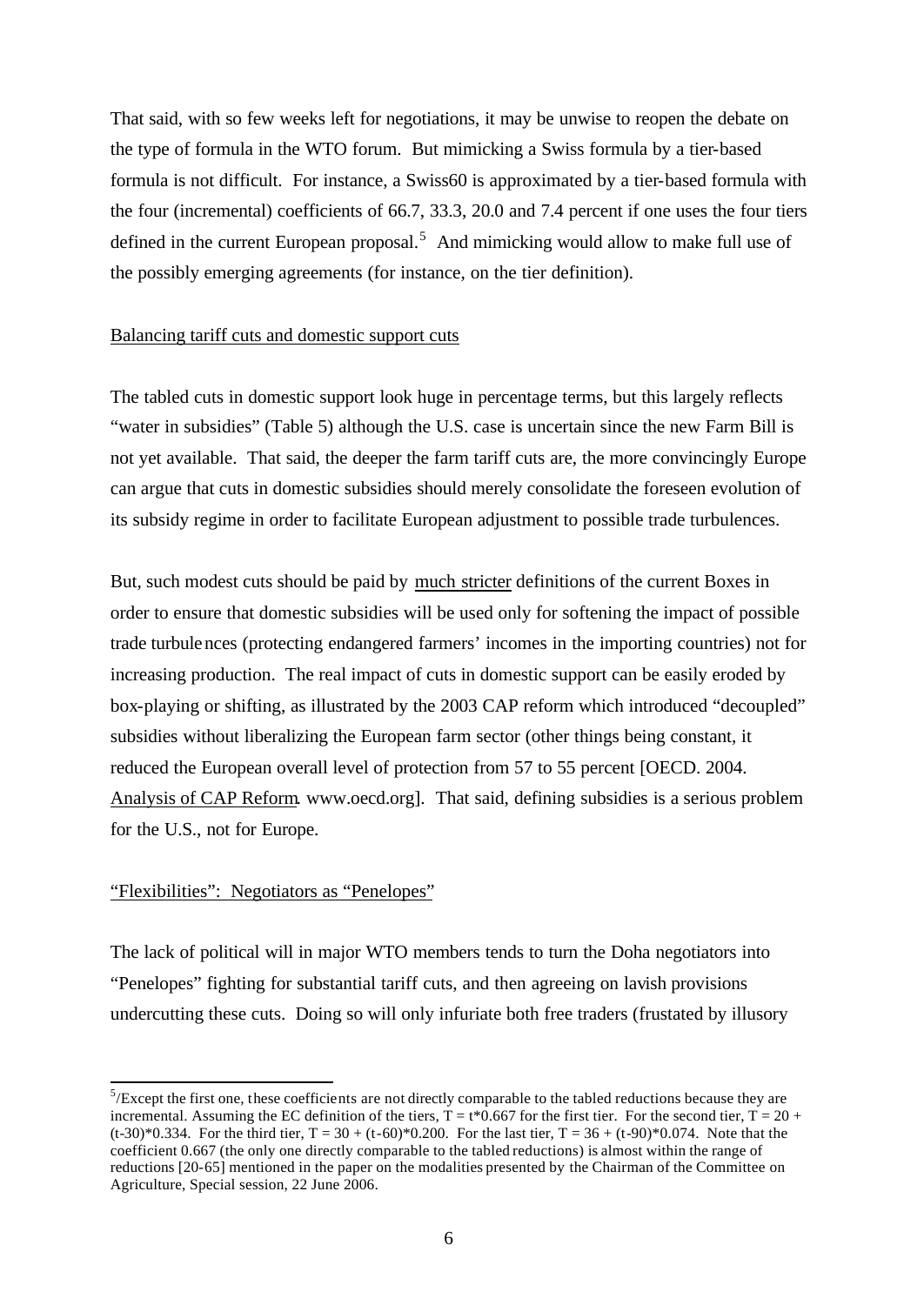market access) and anti-globalizers (attributing all the future problems faced by a country to a fictitious liberalisation). Agricultural negotiations provide two illustrations of this danger.

The Doha negotiators are playing with "tariff-rate quotas" (i.e., limited imported quantities of a good are subjected to a "in quota" tariff which is lower than the normal "out-of-quota" tariff imposed on the rest of the imports of this product). The Urugay Round used them as a device for beginning to open farm markets left closed by the very high tariffs agreed in this Round. In the Doha negotiations, the EC (and other WTO Members) is using them as a device for reducing less the out-of-quota tariffs – increasing quantities to be imported under the in-quota tariff is the "price" to be paid for keeping the out-of-quota tariff high. This is a self-defeating tactic. If the European demand becomes smaller than the quota, the EC price will reflect the low in-quota tariff (the out-of-quota tariff playing no role). If the European demand still exceeds the quota, the EC price will be determined by the world price plus the high out-ofquota tariff, generating huge rents for the quota beneficiaries. Who are these beneficiaries? The answer depends on several parameters. But there is an almost sure bet: not the European farmers. And there is a very good chance that the ultimate beneficiaries would be the foreign traders and/or food producers. What does such a flexibility mean?

The Doha negotiators are also playing with the notion of "sensitive" products benefiting from tariff cuts smaller than the ones generated by the agreed formula. Initially, the EC proposed that up to 8 percent of all the tariff lines (representing 12 percent of the tariff lines with a tariff higher than 5 percent) could be treated as sensitive products. Such a proposal has three consequences. First, it will generate a nightmare in terms of domestic lobbying: European producers will fight hard between themselves for being the beneficiaries of such a regime. Second, it does not seem fortuitious that all the agricultural products with a tariff below 50-60 percent and already under a tariff-rate quota represent roughly 8 percent of all the tariff lines. Third, the 450 products or so which would be declared sensitive or protected by the highest tariffs represent the bulk of EC agricultural production. In sum, the Doha Round would have mostly produced a fake liberalisation. Liberalisation would be limited to products for which there is no powerful lobby in Europe. Europe may have comparative advantages in such products, but it may not benefit from them since the protected sector is large and protected enough to absorb all the available resources. Again, what does such a flexibility mean?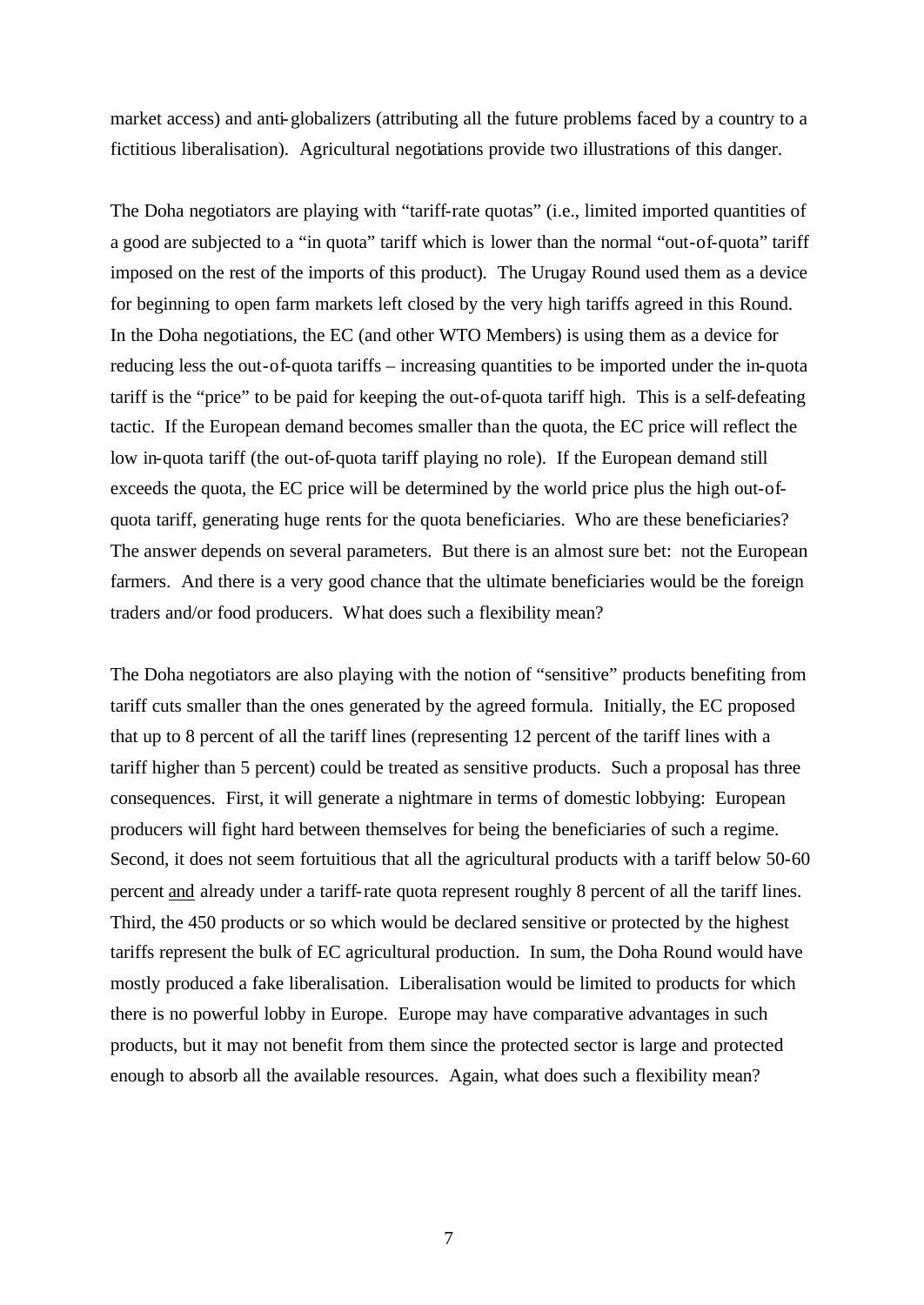#### **Concluding remarks**

As a result, for the few weeks left, the best rule may be, paradoxically, to think long term. If Europe needs to rebalance more deeply its proposal in order to boost domestic support, so be it (a variant of the Swiss formula would protect the initially low protected farmers better than the "classic" Swiss formula, while allowing to be slightly more ambitious at the margin.  $\binom{6}{1}$  If sacrificing a couple of points or so in a Swiss reduction factor may be the price to pay for minimizing or eliminating "flexibilities", so be it. The next Round will take over much more easily a modest but clean Doha outcome that if it inherits from an apparently bigger outcome, but tied to distortions entrenched in a few highly protected sectors and to perverse flexibility provisions. The lesson of fifty years of trade policy in textiles and clothing should be learnt.

Some European politicians have declared that they hope to save the Common Agricultural Policy (CAP) by letting the Doha Round fail. This is a total illusion. The Doha negotiations (even if unsuccessful) are giving the finishing stroke to the current CAP. First, they are revealing to farmers the true European priorities shown above. Second, they are making European farmers increasingly aware of the fact that the impact of common European tariffs varies with each Member state production structure. An European country producing mostly farm goods protected by high European tariffs is more protected than a country producing mostly farm goods protected by moderate European tariffs. This is why today, agriculture is, on average, roughly twice as protected in Ireland as in southern Europe (Table 6). It is in the own interest of the European farmers to have similar tariffs on all the farm products. Only such tariffs ensure the level playing field that European farmers will need when the new CAP provides for less subsidies, distributed very differently amongst European farmers.

Ironically, France would be a major beneficiary of successful Doha negotiations in agriculture. As French farmers are not among the most protected in Europe (contrary to a wide belief) they will benefit from rebalanced tariffs. And as they are among the most efficient in Europe, they will benefit from a serious CAP reform – as well as the European consumers, especially the poorest. French farmers are beginning to realize all this, and to wonder whether they should not support a swift CAP reform. When will French politicians do the same, and lead instead of dragging behind?

<sup>&</sup>lt;sup>6</sup>/For instance,  $T = rt/(r^a + t^a)^{1/a}$  where 'r' is the usual reduction factor and 'a' a "political" factor (to be negotiated) aiming to reduce tariff cuts in the low tariff range, hence to boost political support.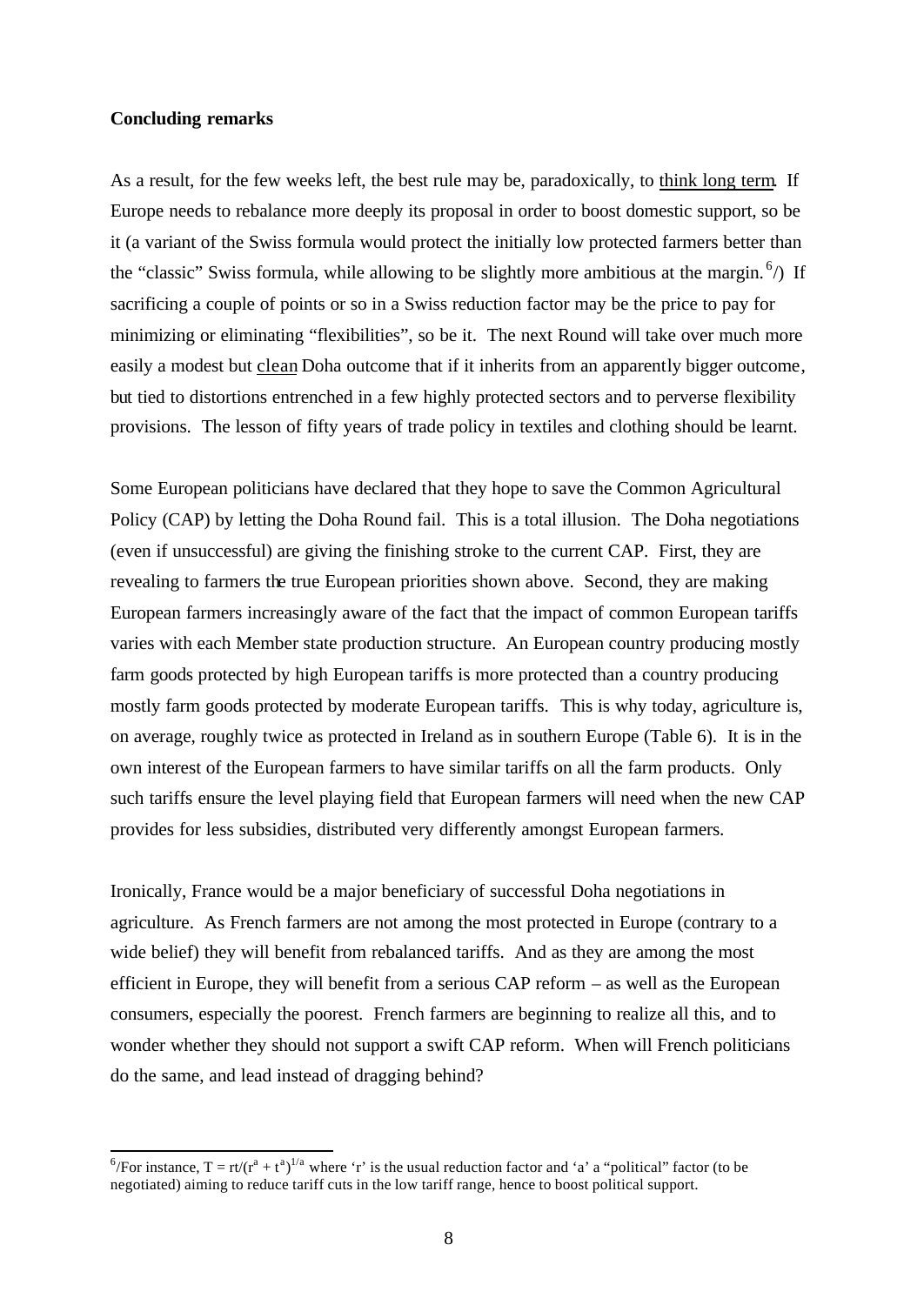| Table 1A. Estimates of tariff cuts in NAMA: Selected emerging economies                                                                                                         |                                                                                                                                                                                      |         |         |                        |                |  |                        |                   |                |  |
|---------------------------------------------------------------------------------------------------------------------------------------------------------------------------------|--------------------------------------------------------------------------------------------------------------------------------------------------------------------------------------|---------|---------|------------------------|----------------|--|------------------------|-------------------|----------------|--|
|                                                                                                                                                                                 | <b>Initial tariffs</b>                                                                                                                                                               |         |         | Post-Doha tariffs      |                |  |                        | Post-Doha tariffs |                |  |
|                                                                                                                                                                                 |                                                                                                                                                                                      |         |         | with a Swiss20         |                |  | with a Swiss15         |                   |                |  |
|                                                                                                                                                                                 | Average                                                                                                                                                                              | Average |         | <b>Bound tariffs</b>   | <b>Tariffs</b> |  | <b>Bound tariffs</b>   |                   | <b>Tariffs</b> |  |
|                                                                                                                                                                                 | bound                                                                                                                                                                                | applied | avg     | max                    | >15%           |  | avg                    | max               | >15%           |  |
|                                                                                                                                                                                 | tariff                                                                                                                                                                               | tariff  | tariffs | tariffs                | [a]            |  | tariffs                | tariffs           | [a]            |  |
|                                                                                                                                                                                 |                                                                                                                                                                                      |         | 3       |                        | 5              |  | 6                      |                   | 8              |  |
| China2001 [b]                                                                                                                                                                   |                                                                                                                                                                                      | 14.4    | 7.7     | 16.4                   | 0.3            |  | 6.7                    | 12.9              | 0.0            |  |
| South Africa                                                                                                                                                                    | 11.0                                                                                                                                                                                 | 8.3     | 5.2     | 15.0                   | 1.6            |  | 4.5                    | 12.0              | 0.0            |  |
| Malaysia                                                                                                                                                                        | 11.2                                                                                                                                                                                 | 8.6     | 5.4     | 18.8                   | 0.2            |  | 4.7                    | 14.3              | 0.0            |  |
| Philippines                                                                                                                                                                     | 16.7                                                                                                                                                                                 | 9.2     | 8.1     | 14.3                   | 0.0            |  | 7.0                    | 11.5              | 0.0            |  |
| <b>Thailand</b>                                                                                                                                                                 | 20.2                                                                                                                                                                                 | 13.4    | 9.2     | 16.0                   | 0.7            |  | 7.8                    | 12.6              | 0.0            |  |
| <b>Brazil</b>                                                                                                                                                                   | 29.4                                                                                                                                                                                 | 15.1    | 11.6    | 16.2                   | 0.0            |  | 9.7                    | 12.8              | 0.0            |  |
| Mexico                                                                                                                                                                          | 34.8                                                                                                                                                                                 | 17.2    | 12.7    | 14.3                   | 0.0            |  | 10.4                   | 11.5              | 0.0            |  |
| Indonesia                                                                                                                                                                       | 35.0                                                                                                                                                                                 | 8.3     | 12.2    | 17.2                   | 0.5            |  | 10.1                   | 13.4              | 0.0            |  |
| India2001                                                                                                                                                                       | 37.0                                                                                                                                                                                 | 33.9    | 12.4    | 17.6                   | 0.3            |  | 10.2                   | 13.6              | 0.0            |  |
| Average [c]                                                                                                                                                                     | 24.4                                                                                                                                                                                 | 14.3    | 9.4     | 16.2                   | 0.4            |  | 7.9                    | 12.7              | 0.0            |  |
| China2005                                                                                                                                                                       | 9.2                                                                                                                                                                                  | 9.1     | 5.8     | 14.3                   | 0.0            |  | 5.2                    | 11.5              | 0.0            |  |
| India2005                                                                                                                                                                       | 37.0                                                                                                                                                                                 | 12.5    |         | same as for India 2001 |                |  | same as for India 2001 |                   |                |  |
|                                                                                                                                                                                 |                                                                                                                                                                                      |         |         |                        |                |  |                        |                   |                |  |
|                                                                                                                                                                                 |                                                                                                                                                                                      |         |         |                        |                |  |                        |                   |                |  |
|                                                                                                                                                                                 |                                                                                                                                                                                      |         |         |                        |                |  |                        |                   |                |  |
|                                                                                                                                                                                 |                                                                                                                                                                                      |         |         |                        |                |  |                        |                   |                |  |
| Table 1B. Estimates of tariff cuts in NAMA: Selected advanced economies                                                                                                         |                                                                                                                                                                                      |         |         |                        |                |  |                        |                   |                |  |
|                                                                                                                                                                                 | <b>Initial tariffs</b>                                                                                                                                                               |         |         | Post-Doha tariffs      |                |  |                        | Post-Doha tariffs |                |  |
|                                                                                                                                                                                 |                                                                                                                                                                                      |         |         | with a Swiss10         |                |  |                        | with a Swiss5     |                |  |
|                                                                                                                                                                                 | Average                                                                                                                                                                              | Average |         | <b>Bound tariffs</b>   | <b>Tariffs</b> |  | <b>Bound tariffs</b>   |                   | <b>Tariffs</b> |  |
|                                                                                                                                                                                 | bound                                                                                                                                                                                | applied | avg     | max                    | >15%           |  | avg                    | max               | >15%           |  |
|                                                                                                                                                                                 | tariff                                                                                                                                                                               | tariff  | tariffs | tariffs                | [a]            |  | tariffs                | tariffs           | [a]            |  |
|                                                                                                                                                                                 |                                                                                                                                                                                      | 2       | 3       | 4                      | 5              |  | 6                      |                   | 8              |  |
| Japan                                                                                                                                                                           | 2.3                                                                                                                                                                                  | 1.6     | 1.4     | 7.4                    | 0.0            |  | 1.0                    | 4.3               | 0.0            |  |
| <b>USA</b>                                                                                                                                                                      | 3.4                                                                                                                                                                                  | 2.6     | 1.9     | 7.9                    | 0.0            |  | 1.4                    | 4.4               | 0.0            |  |
| EC                                                                                                                                                                              | 4.0                                                                                                                                                                                  | 3.9     | 2.4     | 8.5                    | 0.0            |  | 1.8                    | 4.6               | 0.0            |  |
| Singapore                                                                                                                                                                       | 4.1                                                                                                                                                                                  | 0.0     | 2.2     | 5.0                    | 0.0            |  | 1.5                    | 3.3               | 0.0            |  |
| Taiwan                                                                                                                                                                          | 4.7                                                                                                                                                                                  | 4.5     | 2.6     | 8.6                    | 0.0            |  | 1.9                    | 4.6               | 0.0            |  |
| Canada                                                                                                                                                                          | 5.3                                                                                                                                                                                  | 3.3     | 2.7     | 7.1                    | 0.0            |  | 1.9                    | 4.2               | 0.0            |  |
| Korea                                                                                                                                                                           | 10.2                                                                                                                                                                                 | 6.7     | 4.3     | 7.9                    | 0.0            |  | 2.8                    | 4.4               | 0.0            |  |
| Australia                                                                                                                                                                       | 11.0                                                                                                                                                                                 | 3.5     | 4.1     | 8.5                    | 0.0            |  | 2.7                    | 4.6               | 0.0            |  |
| New-Zealand                                                                                                                                                                     | 11.1                                                                                                                                                                                 | 3.1     | 3.6     | 8.2                    | 0.0            |  | 2.2                    | 4.5               | 0.0            |  |
| Average                                                                                                                                                                         | 6.2                                                                                                                                                                                  | 3.3     | 2.8     | 7.7                    | 0.0            |  | 1.9                    | 4.3               | 0.0            |  |
|                                                                                                                                                                                 |                                                                                                                                                                                      |         |         |                        |                |  |                        |                   |                |  |
| Sources: Integrated Tariff Analysis System, Australian Productivity Commission, 2004. China's tariff schedule<br>for 2001. Press reports for India 2005. Author's computations. |                                                                                                                                                                                      |         |         |                        |                |  |                        |                   |                |  |
|                                                                                                                                                                                 |                                                                                                                                                                                      |         |         |                        |                |  |                        |                   |                |  |
|                                                                                                                                                                                 | Note [a]: Number (in percent) of HS6 lines with tariffs still higher than 15 percent after trade liberalisation.<br>Note [b]: Calculations based on Chinese tariffs applied in 2001. |         |         |                        |                |  |                        |                   |                |  |
| Note [c]: Simple averages.                                                                                                                                                      |                                                                                                                                                                                      |         |         |                        |                |  |                        |                   |                |  |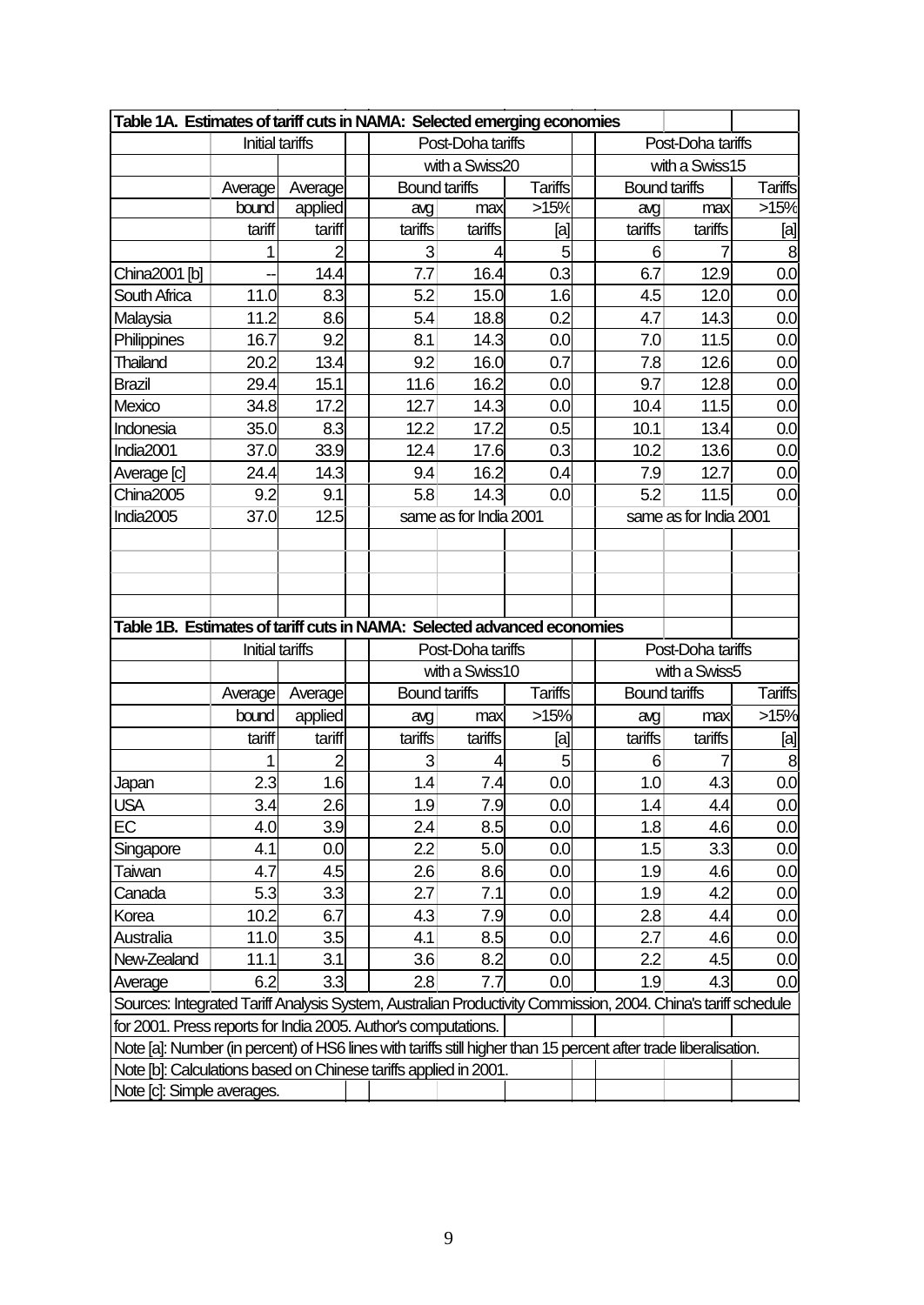| Table 2. Tabled proposals in the farm negotiations, selected tabled tier-based formulas |                                                                                              |                    |            |  |              |            |  |            |               |
|-----------------------------------------------------------------------------------------|----------------------------------------------------------------------------------------------|--------------------|------------|--|--------------|------------|--|------------|---------------|
|                                                                                         |                                                                                              | <b>EC</b> proposal |            |  | G20 proposal |            |  |            | U.S. proposal |
|                                                                                         |                                                                                              | definition         | tariff cut |  | definition   | tariff cut |  | definition | tariff cut    |
|                                                                                         |                                                                                              | of the tiers       | $(\%)$     |  |              | $(\%)$     |  |            | (%)           |
|                                                                                         |                                                                                              |                    | 2          |  | 3            | 4          |  | 5          | 6             |
| Tariff cuts to be imposed on developed countries                                        |                                                                                              |                    |            |  |              |            |  |            |               |
|                                                                                         | highest tier                                                                                 | $>90\%$            | 60         |  | >75%         | 75         |  | $>60\%$    | 85-90         |
|                                                                                         | medium high tier                                                                             | 60-90%             | 50         |  | 50-75%       | 65         |  | 40-60%     | 75-85         |
|                                                                                         | medium low tier                                                                              | 30-60%             | 45         |  | 20-50%       | 55         |  | 20-40%     | 65-75         |
|                                                                                         | lowest tier                                                                                  | $0 - 30%$          | 35         |  | $0 - 20%$    | 45         |  | $0 - 20%$  | 55-65         |
| Tariff cuts to be imposed on developing countries                                       |                                                                                              |                    |            |  |              |            |  |            |               |
|                                                                                         | highest tier                                                                                 | >130%              | 40         |  | $>130\%$     | 40         |  | $>60\%$    | [a]           |
|                                                                                         | medium high tier                                                                             | 80-130%            | 35         |  | 80-130%      | 35         |  | 40-60%     | [a]           |
|                                                                                         | medium low tier                                                                              | 30-80%             | 30         |  | 30-80%       | 30         |  | 20-40%     | [a]           |
|                                                                                         | lowest tier                                                                                  | $0 - 30%$          | 25         |  | $30%$        | 25         |  | $0 - 20%$  | [a]           |
| Other elements of tariff rates                                                          |                                                                                              |                    |            |  |              |            |  |            |               |
|                                                                                         | cap tariff (developed countries)                                                             |                    | 100        |  |              | 100        |  |            | 75            |
|                                                                                         | cap tariff (developing countries)                                                            |                    | 150        |  |              | 150        |  |            | 100           |
|                                                                                         | Source: The EC, G20 and U.S. proposals. Note [a]: Reference to "slightly lesser reductions". |                    |            |  |              |            |  |            |               |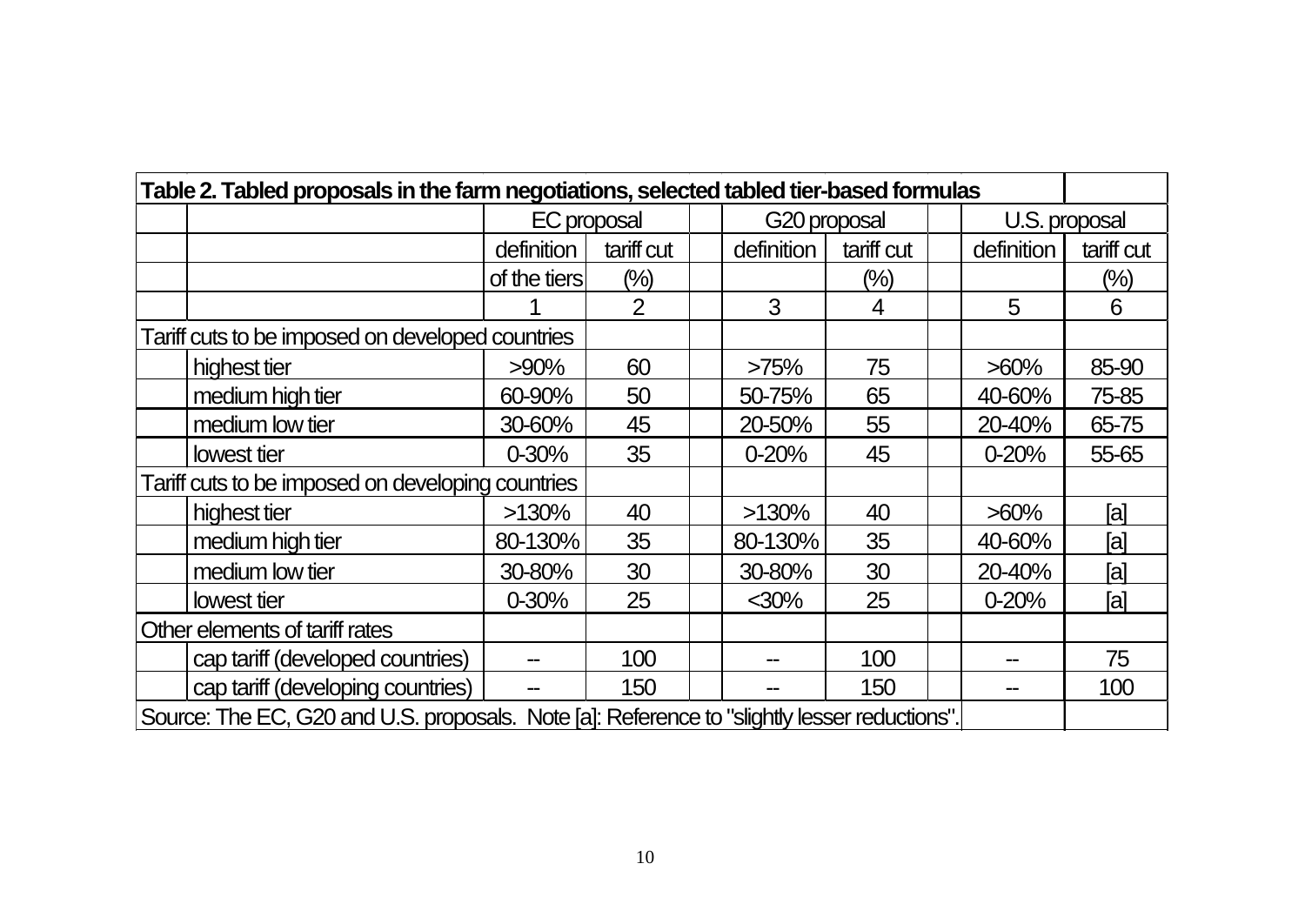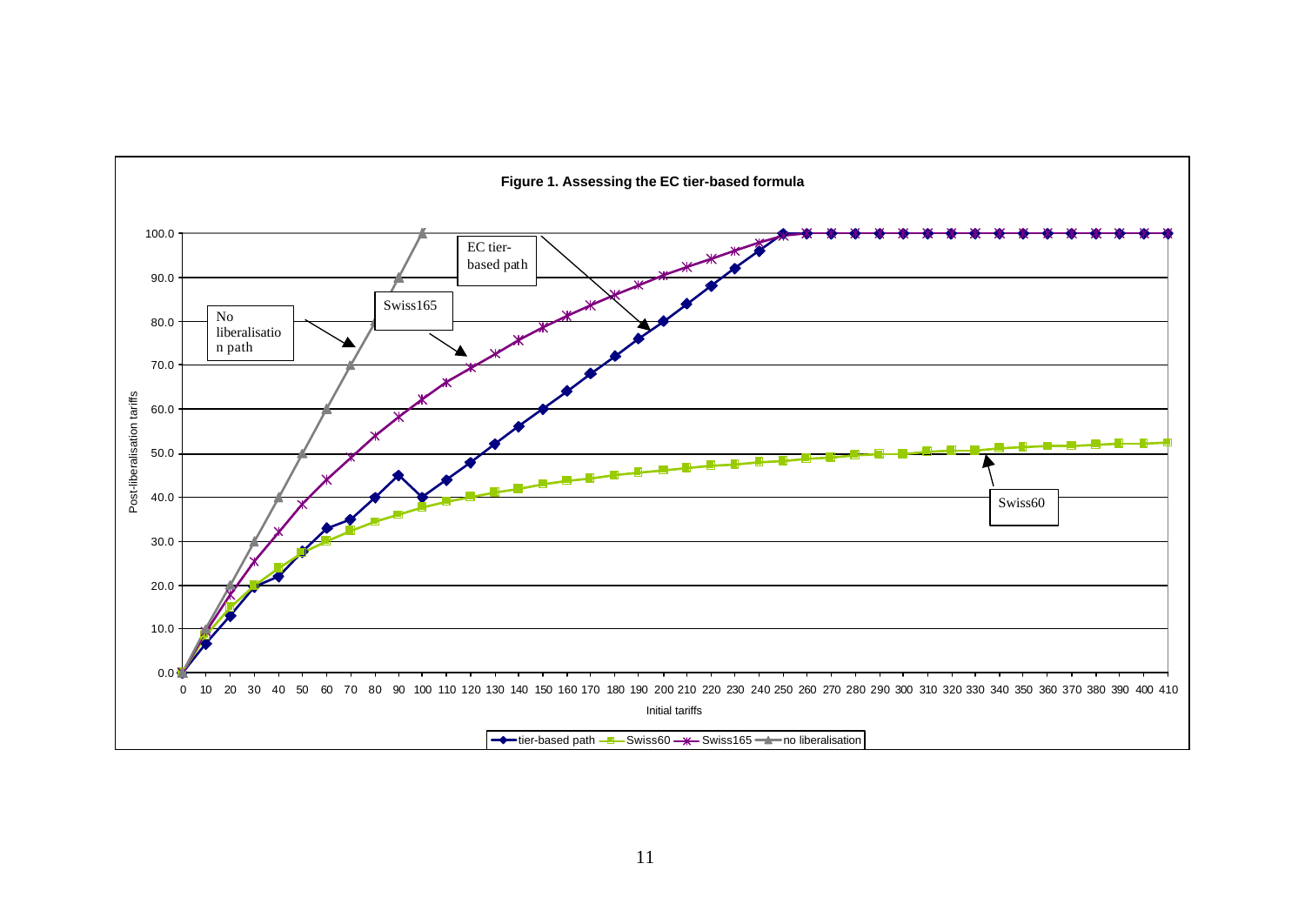|                                                                                                                           |                                                                                               | Table 3. Assessing the European tariff-cutting formula |              |                     |                                                                                              |                     |                   |                  |  |
|---------------------------------------------------------------------------------------------------------------------------|-----------------------------------------------------------------------------------------------|--------------------------------------------------------|--------------|---------------------|----------------------------------------------------------------------------------------------|---------------------|-------------------|------------------|--|
|                                                                                                                           | Post-Doha                                                                                     | <b>Swiss</b>                                           |              | Tariff lines "less" | Number of tariff                                                                             |                     | Magnitude of the  |                  |  |
|                                                                                                                           | tariff                                                                                        | reduction                                              |              | protected by a      | lines for which                                                                              |                     | additional tariff |                  |  |
| <b>Initial</b>                                                                                                            | generated                                                                                     | factor                                                 |              | Swiss formula       |                                                                                              | shifting to a Swiss |                   | cuts generated   |  |
| tariff                                                                                                                    | by the                                                                                        | leading to                                             |              | than by the tier-   | formula generates                                                                            |                     | by the Swiss      |                  |  |
| (%)                                                                                                                       | <b>EC</b> tier                                                                                | the same                                               |              | based formula       | additional                                                                                   |                     | formula           |                  |  |
|                                                                                                                           | formula                                                                                       | post-Doha                                              | Number of    | Nber (in%)          | tariff cuts                                                                                  | tariff cuts         | average           | maximum          |  |
|                                                                                                                           | $(\%)$                                                                                        | tariff                                                 | tariff lines | all tar. lines      | 5%-10%                                                                                       | >10%                | cut (%)           | cut (%)          |  |
| $1$ [a]                                                                                                                   | $\overline{2}$                                                                                | 3                                                      |              | 5 <sub>[h]</sub>    | 6                                                                                            |                     | $8$ [c]           | 9 <sub>[c]</sub> |  |
| 408.0                                                                                                                     | 163.0                                                                                         | 272                                                    | 0            | 0.0                 | $\overline{0}$                                                                               | 0                   | 0.0               | 0.0              |  |
| 260.0                                                                                                                     | 105.0                                                                                         | 175                                                    |              | 0.1                 | $\overline{0}$                                                                               | 1                   | (40.2)            | (40.2)           |  |
| 120.0                                                                                                                     | 48.0                                                                                          | 80 [d]                                                 | 55           | 3.8                 | 11                                                                                           | 27                  | 13.0              | 44.3             |  |
| 80.0                                                                                                                      | 40.0                                                                                          | $80$ [d]                                               | 129          | 8.9                 | 11                                                                                           | 27                  | 4.5               | 44.3             |  |
| 70.0                                                                                                                      | 35.0                                                                                          | 70                                                     | 161          | 11.0                | 14                                                                                           | 37                  | 6.9               | 50.4             |  |
| 60.0                                                                                                                      | 30.0                                                                                          | 60[d]                                                  | 210          | 14.4                | 61                                                                                           | 48                  | 8.7               | 56.8             |  |
| 60.0                                                                                                                      | 30.0                                                                                          | 60 [d]                                                 | 288          | 19.8                | 61                                                                                           | 48                  | 6.7               | 56.8             |  |
| 40.0                                                                                                                      | 22.0                                                                                          | 50                                                     | 367          | 25.2                | 92                                                                                           | 91                  | 8.3               | 63.7             |  |
| 20.0                                                                                                                      | 13.0                                                                                          | 37                                                     | 718          | 49.3                | 137                                                                                          | 174                 | 7.5               | 73.3             |  |
|                                                                                                                           | Author's computations.                                                                        |                                                        |              |                     |                                                                                              |                     |                   |                  |  |
|                                                                                                                           | Note [a]: These tariffs include the estimated ad valorem equivalents of the specific tariffs. |                                                        |              |                     |                                                                                              |                     |                   |                  |  |
| Note [b]: The percentages are based only on the number of tariff lines with tariffs higher than 5 percent (see text).     |                                                                                               |                                                        |              |                     |                                                                                              |                     |                   |                  |  |
| Note [c]: The additional tariff cut related to the most protected product (408 percent) is not taken into account for the |                                                                                               |                                                        |              |                     |                                                                                              |                     |                   |                  |  |
|                                                                                                                           |                                                                                               |                                                        |              |                     | six bottom initial tariffs. Column 8 gives the average additional cuts in percentage points. |                     |                   |                  |  |
| Note [d]: Discontinuities in the tier-based formula open the possibility of several Swiss factors or several results.     |                                                                                               |                                                        |              |                     |                                                                                              |                     |                   |                  |  |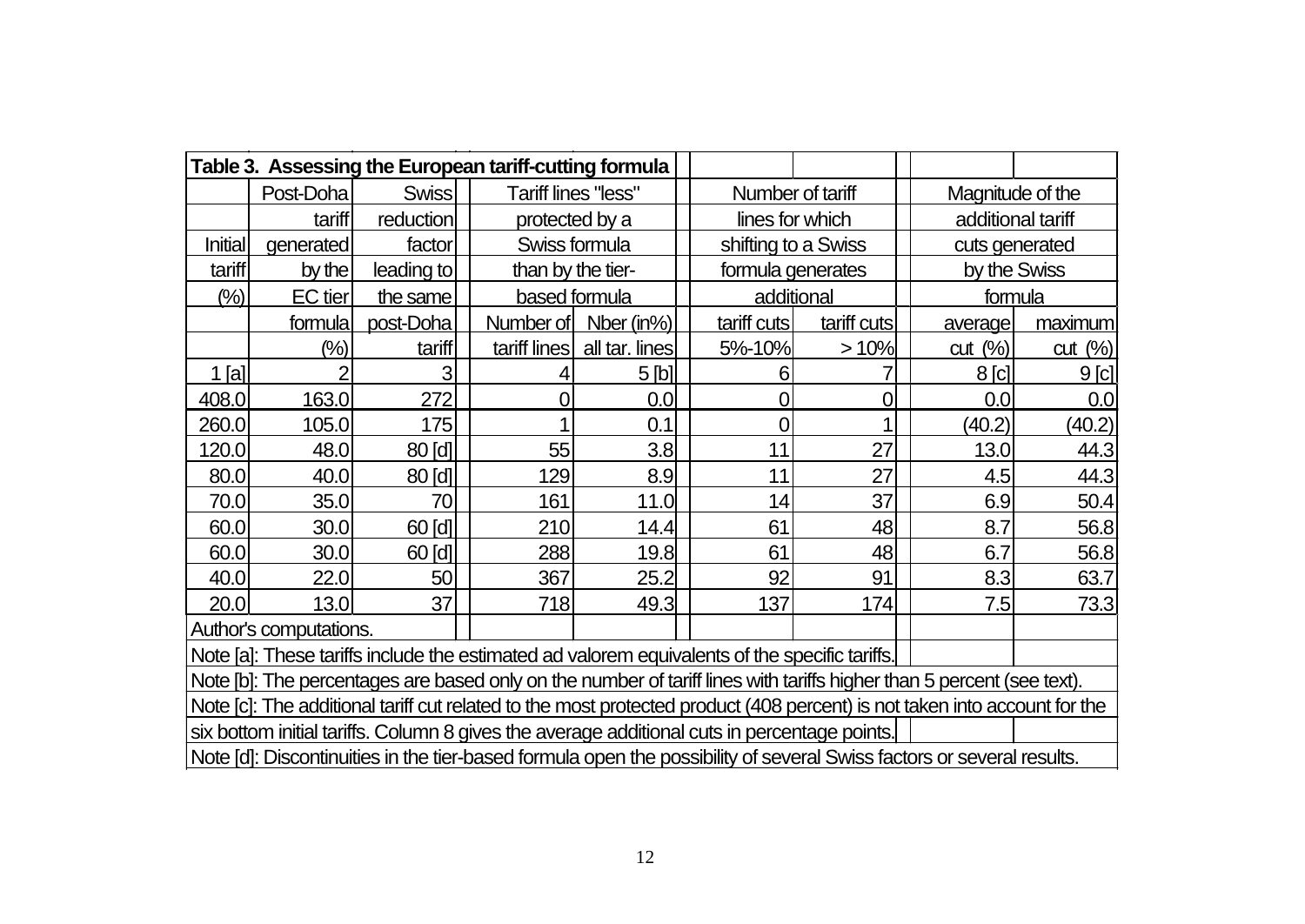| Table 4. Selected alternative tariff structures                     |         |                                                              |      |                 |                    |      |      |  |
|---------------------------------------------------------------------|---------|--------------------------------------------------------------|------|-----------------|--------------------|------|------|--|
|                                                                     | Current | EC tier-                                                     |      |                 | Swiss-type formula |      |      |  |
|                                                                     | tariffs | based                                                        |      |                 |                    |      |      |  |
|                                                                     |         | formula                                                      | S37  | S <sub>50</sub> | S60                | S70  | S80  |  |
| Tariff distribution (%)                                             |         |                                                              |      |                 |                    |      |      |  |
| Zero tariff                                                         | 17.9    | 18,0                                                         | 17.9 | 17.9            | 17.9               | 17.9 | 17.9 |  |
| Range 0-10 [a]                                                      | 24.3    | 37.5                                                         | 33.9 | 30.3            | 28.8               | 28.6 | 27.7 |  |
| Range 10-20                                                         | 21,9    | 24,3                                                         | 31,3 | 29,8            | 29,2               | 27,5 | 27,1 |  |
| Range 20-30                                                         | 11,7    | 7,8                                                          | 15,5 | 14,6            | 13,7               | 12,9 | 12,5 |  |
| Range 30-40                                                         | 5,3     | 7,0                                                          | 1,3  | 6,9             | 7,9                | 8,4  | 8,3  |  |
| Range 40-50                                                         | 4,9     | 3,0                                                          | 0,0  | 0,5             | 2,7                | 3,7  | 4,5  |  |
| Range 50-60                                                         | 3,4     | 1,0                                                          | 0,0  | 0,0             | 0,0                | 1,0  | 1,8  |  |
| Range >60                                                           | 10,5    | 1,4                                                          | 0,0  | 0,0             | 0,0                | 0,0  | 0,1  |  |
| Comparison with the NAMA target of no tariff higher than 15 percent |         |                                                              |      |                 |                    |      |      |  |
| Range 0-15                                                          | 54,4    | 67,7                                                         | 69,8 | 66,3            | 64,1               | 62,7 | 62,3 |  |
| Summary indicators (in %)                                           |         |                                                              |      |                 |                    |      |      |  |
| Average tariff                                                      | 24,4    | 12,9                                                         | 10,7 | 12,2            | 13,1               | 13,9 | 14,6 |  |
| Maximum tariff                                                      | 407,8   | 163,1                                                        | 33,9 | 44,5            | 52,3               | 59,7 | 66,9 |  |
| 2nd highest tariff [b]                                              | 264,3   | 105,7                                                        | 32,5 | 42,0            | 48,9               | 56,3 | 61,4 |  |
| Author's computations.                                              |         | Notes [a]: zero tariff excluded. [b]: second highest tariff. |      |                 |                    |      |      |  |

|                                                                                   | Table 5. Farm domestic support in the EC and the U.S.  |              |             |                  |  |  |  |  |
|-----------------------------------------------------------------------------------|--------------------------------------------------------|--------------|-------------|------------------|--|--|--|--|
|                                                                                   |                                                        | unitsl       | <b>U.S.</b> | EC <sub>25</sub> |  |  |  |  |
|                                                                                   | 1. The Amber Box (the most trade-distorting subsidies) |              |             |                  |  |  |  |  |
|                                                                                   | Uruguay Round commitments                              | billion US\$ | 19          | 89               |  |  |  |  |
|                                                                                   | Effective amounts in 2004                              | billion US\$ | 13          | 42               |  |  |  |  |
| Estimated amounts in 2006-2010<br>billion US\$                                    |                                                        |              | [a]         | 26               |  |  |  |  |
|                                                                                   | The Doha proposals on subsidy cuts                     |              |             |                  |  |  |  |  |
|                                                                                   | EC proposal                                            | percent      | 60          | 70               |  |  |  |  |
|                                                                                   | U.S. proposal                                          | percent      | 60          | 83               |  |  |  |  |
|                                                                                   | G20 proposal                                           | percent      | 70          | 80               |  |  |  |  |
|                                                                                   | EC proposal                                            | billion US\$ | 8           | 27               |  |  |  |  |
|                                                                                   | U.S. proposal                                          | billion US\$ | 8           | 15               |  |  |  |  |
|                                                                                   | G20 proposal                                           | billion US\$ | 6           | 18               |  |  |  |  |
| 2. Overall Trade Distorting Support (sum of AMS, de minimis and Blue Box)         |                                                        |              |             |                  |  |  |  |  |
|                                                                                   | Uruguay Round commitments                              | billion US\$ | 55          | 149              |  |  |  |  |
|                                                                                   | Effective amounts in 2004                              | billion US\$ | 23          | 74               |  |  |  |  |
|                                                                                   | Estimated amounts in 2006-2010                         | billion US\$ | [a]         | 40               |  |  |  |  |
|                                                                                   | The Doha proposals on subsidy cuts                     |              |             |                  |  |  |  |  |
|                                                                                   | EC proposal                                            | percent      | 60          | 70               |  |  |  |  |
|                                                                                   | U.S. proposal                                          | percent      | 53          | 75               |  |  |  |  |
|                                                                                   | G20 proposal                                           | percent      | 75          | 80               |  |  |  |  |
|                                                                                   | EC proposal                                            | billion US\$ | 22          | 45               |  |  |  |  |
|                                                                                   | U.S. proposal                                          | billion US\$ | 26          | 37               |  |  |  |  |
|                                                                                   | G20 proposal                                           | billion US\$ | 14          | 30               |  |  |  |  |
| Source: EC, U.S. and G20 Proposals, Penn 2005, Jales and Nassar 2006, Kutas 2006. |                                                        |              |             |                  |  |  |  |  |